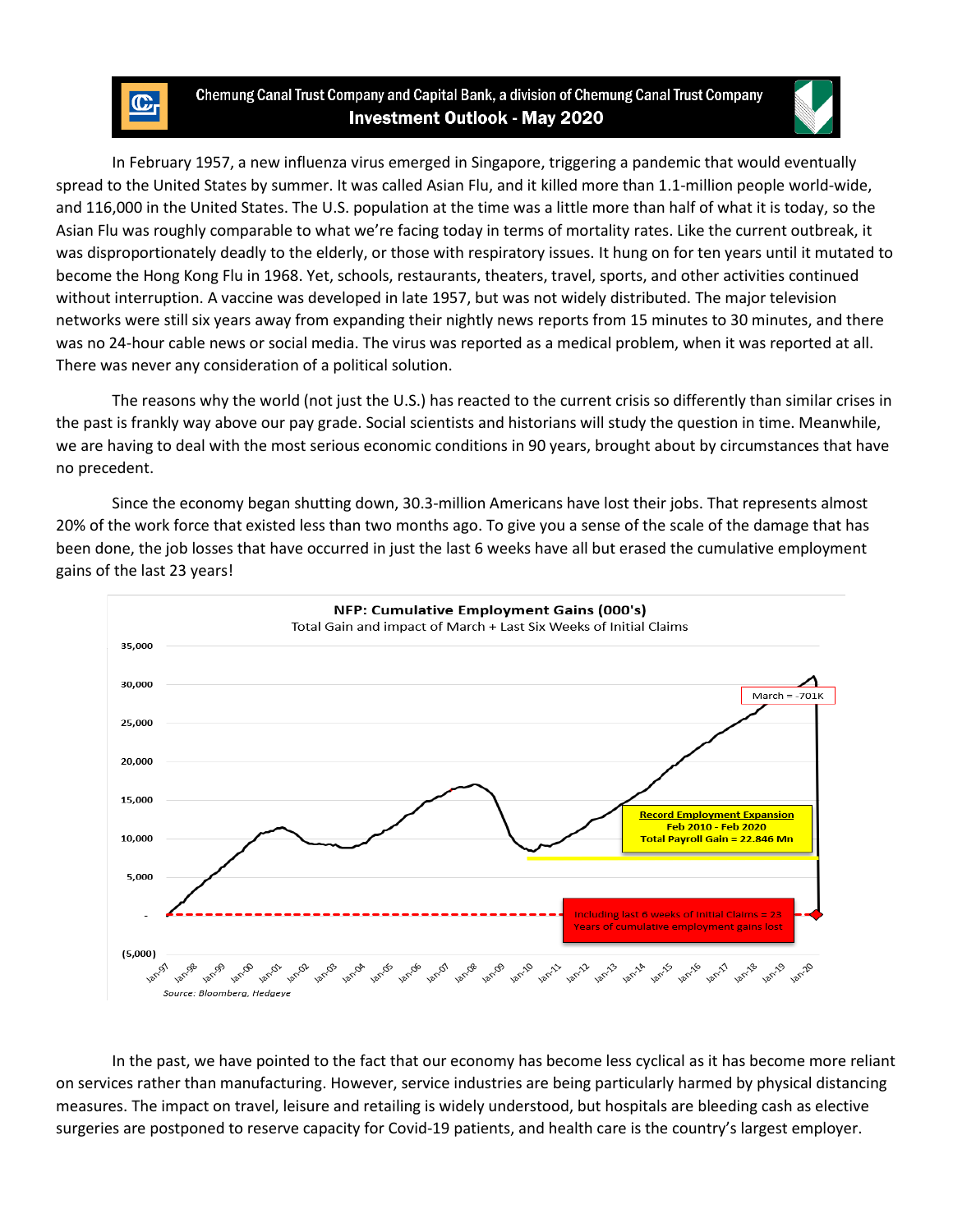The damage to brick & mortar retailers is well documented by now. J. Crew has filed for bankruptcy, and the future of Sears, J.C. Penney, and other highly leveraged companies is in doubt.

Data from manufacturing surveys has not weakened as much as feared, but analysts are cautioning that the numbers may be distorted by non-responses from firms that have completely shut down.

U.S. GDP declined 4.8% in the 1<sup>st</sup> quarter, which included less than 3 weeks of the negative impact of the shutdown. Indications are that the economy could shrink by as much as 40% in the  $2^{nd}$  quarter on an annualized basis.

The economic collapse means that state and local tax revenues will plunge in the coming months by as much as 20%, by some estimates. Since most states have balanced-budget requirements, it means that spending will have to be cut proportionately, just as funding needs are increasing for Medicaid and other benefits. Estimates for the amount of the cumulative shortfall among all states run as high as \$360-billion, unless the federal government provides more assistance, an eventuality that is threatening to become politicized.

The point of this is not to depress our readers, or make your forced isolation more unbearable, but rather to suggest that, realistically, this is not a situation that is going to resolve itself in the next 2-3 quarters. Assurances from some public officials that the economy will "be rocking by July" as social distancing requirements are eased are selfserving and irresponsible. Consumers' behaviors are going to change in ways that we can't now forecast, but which will almost certainly slow the rate of an eventual economic recovery. Will restaurants be allowed to serve every third table; will theaters fill every 4<sup>th</sup> seat; will airlines sell every other row? The range of possible outcomes is far too wide to forecast, but 30.3-million people are not likely to be re-hired in the next few months.

Even Warren Buffett, who habitually has seized upon economic crises to increase his equity positions, has sold his entire stake in the U.S. airline industry, and has declined to spend any of Berkshire Hathaway's \$137-billion cash hoard. At Berkshire's recent annual meeting, also referred to as Woodstock for Capitalists, he repeatedly stated that too much was still unknown about the future course of the virus, as well as the timing and extent of an eventual economic recovery, to make significant bets in the stock market right now.

Following the market's initial decline as the coronavirus began to spread, the Standard & Poor's 500 has risen 30% from its March 23<sup>rd</sup> low and is back within 16% of its all-time high. So why is the stock market doing so well when the economy is in a free-fall?

The obvious answer is that the Federal Reserve and the Congress have enacted extraordinary measures to pump liquidity into the economy and prop up the markets. Under such conditions, the current fundamentals don't matter as much. To a lesser extent, it may also be that investors have nowhere else to go with their money. Bonds offer little or nothing in the way of returns, encouraging investors to take a longer view and take advantage of what appear to be bargains in the stock market.

The better answer, though, is that the stock market isn't doing nearly as well as it seems.

The S&P 500 represents an index of 500 companies, but the 5 largest companies currently account for 20% of that index. These 5 stocks, Facebook, Amazon, Apple, Microsoft, and Google, have collectively come to be called by their acronym, FAAMG. While the S&P 500 is down about 10% year-to-date, the FAAMG stocks are actually *up* 10%. The other 495 companies in the index are down 13% over the same period (following chart).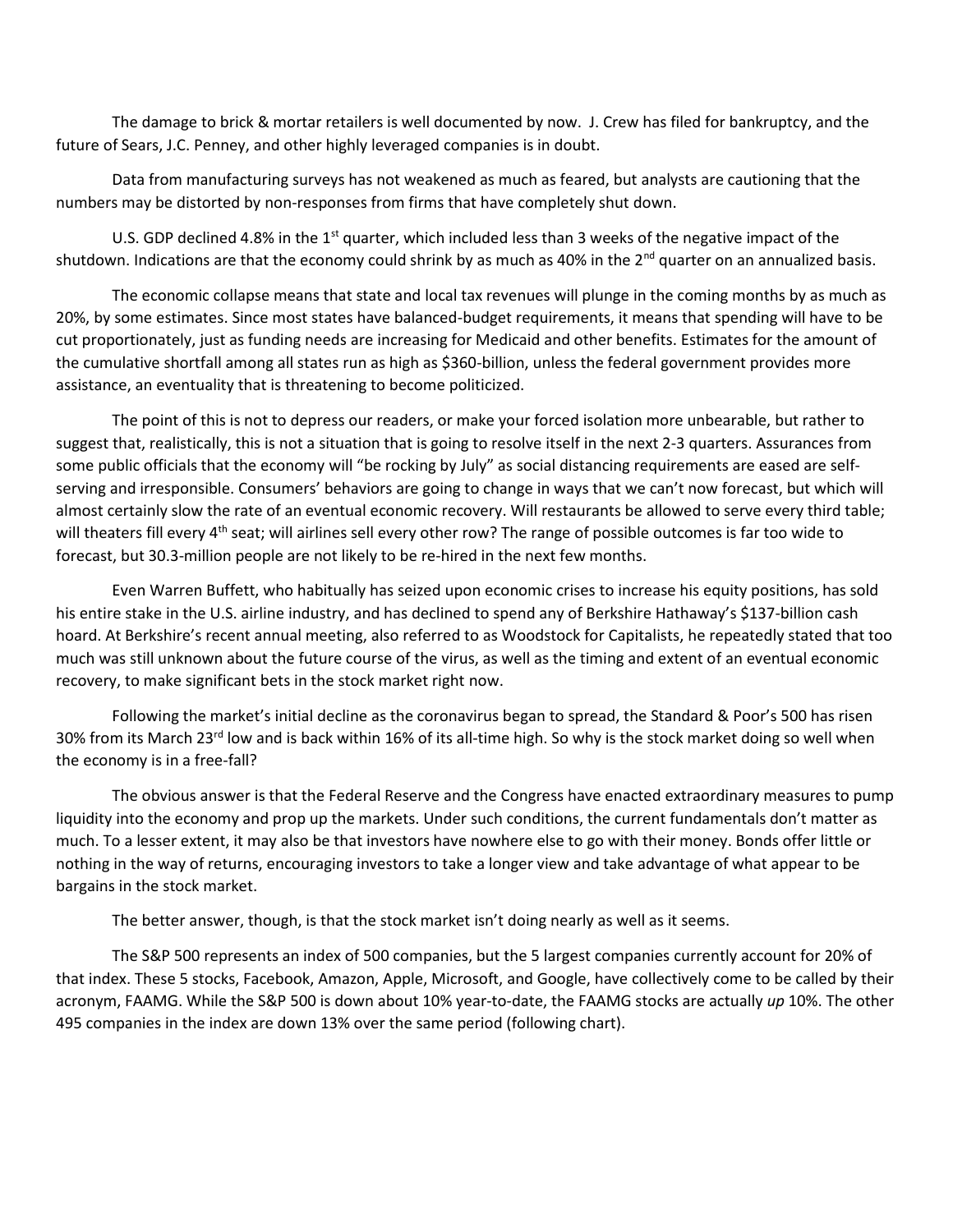

Exhibit 2: FAAMG has outperformed YTD; the rest of the index has stagnated as of April 30, 2020

Source: FactSet, Goldman Sachs Global Investment Research

Some important market sectors have fared even worse, with industrials down 21%, financials down 26%, and energy down more than 36%, on average. We mentioned earlier that the S&P 500 is now back within 16% of its high, but the FAANG stocks are only 3% below their highs. The rest of the stocks in the index are more than 29% below their highs, on average, and one-quarter of them are still down more than 40%.

The current situation is frequently being compared to the depression of the 1930s. In that instance, it is well to note that it took 25 years following the October 1929 crash for stocks to return to their prior levels. During that long period, there were several significant rallies and stomach churning declines. The market quadrupled from 1932 to 1936, fell more than 60% from 1936 to 1942, then tripled from 1942 to 1945.